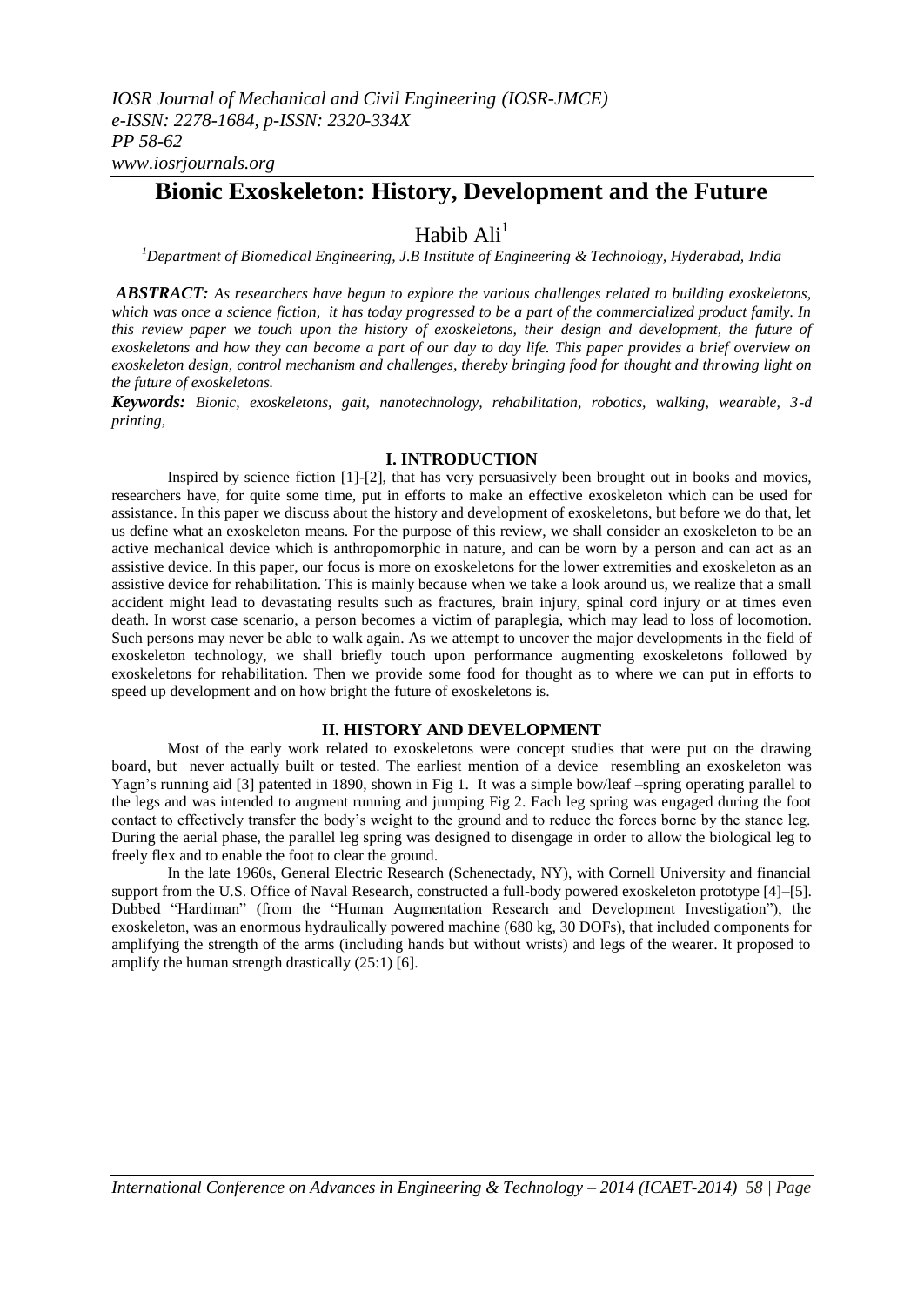*IOSR Journal of Mechanical and Civil Engineering (IOSR-JMCE) e-ISSN: 2278-1684, p-ISSN: 2320-334X PP 58-62 www.iosrjournals.org*



#### **2.1 Mihailo Pupin Institute Exoskeleton**

The pioneering work done with exoskeletons by Miomir Vukobratovic and his associates at the Mihailo Pupin Institute in Belgrade in the late 1960s and 1970s is one of the most extensive to date [7]–[8].They started with the "kinematic walker," featuring a single hydraulic actuator for driving the hip and the knee, which were kinematically coupled. In 1970, the so-called "partial active exoskeleton" was developed, which used pneumatic actuators for flexion/extension of hip, knee, and ankle, as well as an actuated abduction/adduction joint at the hip for greater stability in the frontal plane. This concept was later modified slightly into the "complete exoskeleton" by extending the attachment at the torso to enclose the entire chest of the patient, providing greater trunk support. More than 100 clinical trials were performed with this device, and a number of patients with varying degrees of paralysis mastered walking using the complete exoskeleton with support from crutches. The total weight of the "complete" exoskeleton, after incorporation of lighter valves, was 12 kg. This value does not include the power source and control computer, which are not located on the device. Later a set of three piezo-ceramic force sensors were soon incorporated into the sole of the "complete" exoskeleton foot for use in determining the location and magnitude of the ground reaction force, which, in turn, was used for control of the device. In order to address the problem of being energetically autonomous, a version of the exoskeleton actuated by dc motors was developed. Although the limitations of the then motor, battery and computer technology marginalized the true portability of the device, this new actuation scheme offered further improvements such as smoother motion and better tracking ability. Fig.3.

#### **2.2 DARPA Exoskeletons**

Alongside there was a deep interest developed which led to extensive research in the field of exoskeletons. The United States came up with its much talked about Defence Advanced Research Projects Agency (DARPA) program which invited heavy funding for research related to exoskeletons. BLEEX, Sarcos, MIT Exoskeleton are some of the popular exoskeletons under DARPA. We shall discuss the BLEEX developed under this program before we discuss the other major exoskeletons in the field of rehabilitation.

#### **Berkeley Exoskeleton (BLEEX)**

The most prominent of the DARPA program exoskeletons has been the Berkeley Lower Extremity Exoskeleton (BLEEX). The distinguishing feature of this project is that it carries its own power source. Indeed, its developers claim it to be the first "load-bearing and energetically autonomous" exoskeleton. BLEEX has 3 DOFs at the hip, 1 at the knee, and 3 at the ankle. Of these, four are actuated: hip flexion/extension, hip abduction/adduction, knee flexion/extension, and ankle flexion/extension [9]. The kinematics and actuation requirements of the exoskeleton were designed by assuming the physical behavior similar to that of a 75 kg human and utilizing clinical gait analysis data for walking [10] - [11]. It consumes an average of 1143W of hydraulic power during level-ground walking, and 200W of electrical power for the electronics and control, while a similar sized human consumes 165W of metabolic power.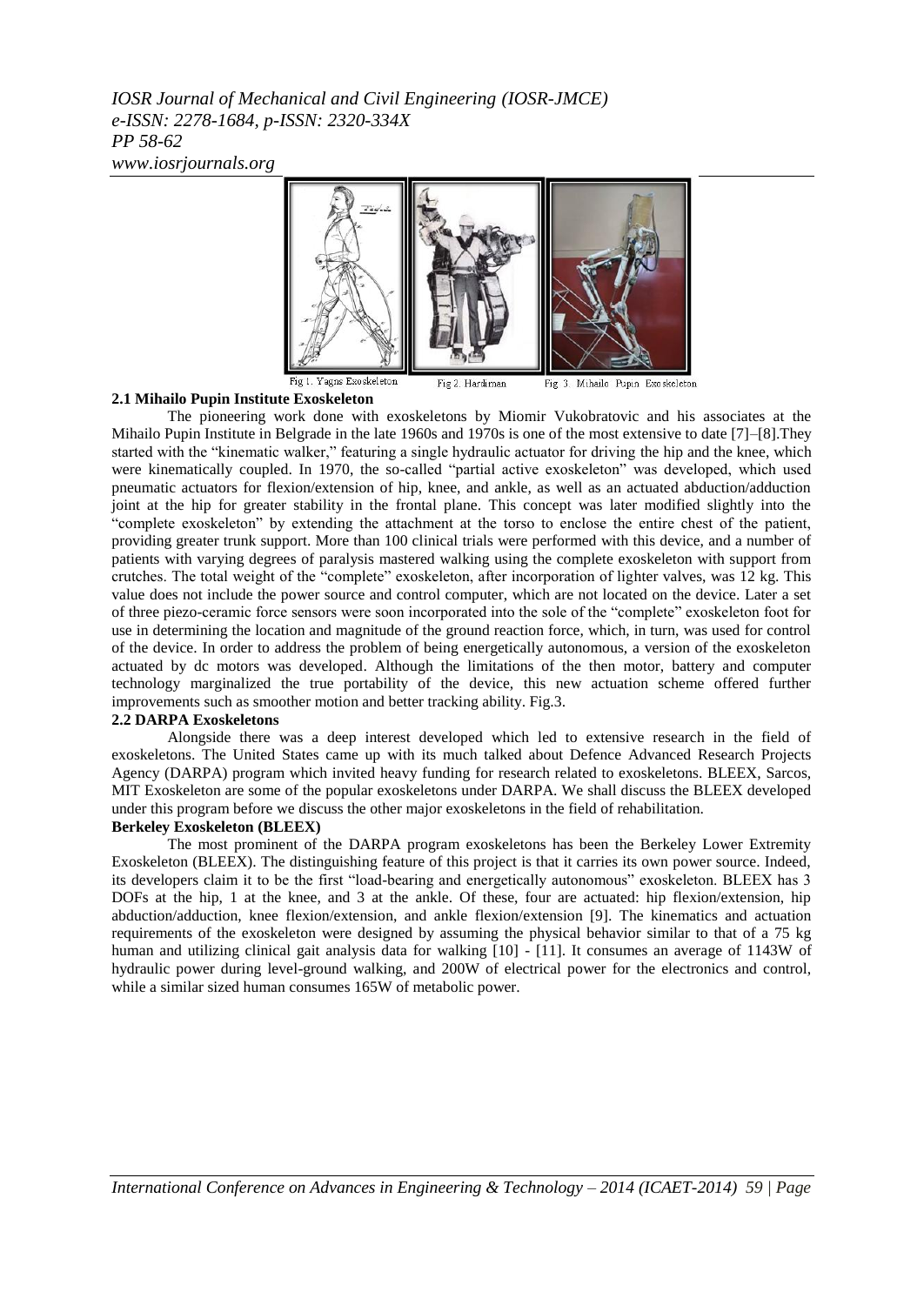*IOSR Journal of Mechanical and Civil Engineering (IOSR-JMCE) e-ISSN: 2278-1684, p-ISSN: 2320-334X PP 58-62 www.iosrjournals.org*



Fig 4.BLEEX [10] Fig 5. BLEEX Degrees of freedom [9]

BLEEX was designed with linear hydraulic actuators since they were the "smallest actuation option available" based on their "high specific power (ratio of actuator power to actuator weight)" [10]. However, a further study determined that electric motor actuation significantly decreased power consumption during level walking in comparison to hydraulic actuation. Later they developed a hybrid hydraulic–electric portable power supply. The new device with this power supply was approximately half the weight of the original exoskeleton (*~*14 kg), due to the implementation of electric actuation with a hydraulic transmission system.

## **Exoskeletons in Rehabilitation**

Exoskeletons play a major role in the rehabilitation of patients affected by spinal cord injury, or brain injury who have lost motor functions of the lower limb. Patients who have been wheel-chaired face a lot of problems with regard to their movement and also deal with many psychological issues. Also the human body is physiologically designed in a way such that it can stand, walk and move around, but a wheelchair user loses this ability and leads to having a negative impact on the body. To overcome such problems, exoskeletons play a major role in rehabilitation and enable a wheelchair-user to be independent of wheelchairs, enabling him to walk around. As we have discussed earlier, the Mihailo Pupin Institute Exoskeleton was a pioneer, but due to technological constraints of that time, it wasn"t a very feasible option. But with advances in technology, today we see some ground-breaking research and development in the field of exoskeletons and their application in rehabilitation has started to enter the field of commercialization. Some such exoskeletons are the ReWalk<sup>TI</sup> , eLEGSTM, MindWalker, HAL, REX, Vanderbilt exoskeleton. Each one of them has a unique mechanism. Some use certain biosignals to operate, while some use complex algorithms with a lot of sensor information. Some work as reciprocating gait orthosis while some employ the use of joystick to work. We shall now discuss about the ReWalk and eLEGS followed by HAL and MindWalker.



Fig 6. From left-right, Vanderbit Exoskeleton, eLEGS, ReWalk and Rex

## **ReWalk**

*International Conference on Advances in Engineering & Technology – 2014 (ICAET-2014) 60 | Page* The ReWalk enables people with lower limb disabilities to carry out routine ambulatory functions (stand, walk, climb stairs etc.). It can be used by people with disabilities such as spinal cord injury, brain injury, stroke, multiple sclerosis, cerebral palsy and other severe walking impairments. The ReWalk comprises light wearable brace support suit, which integrates DC motors at the joints, rechargeable batteries, an array of sensors and a computer-based control system. It can be snugly fitted onto the body and worn underneath the clothing, if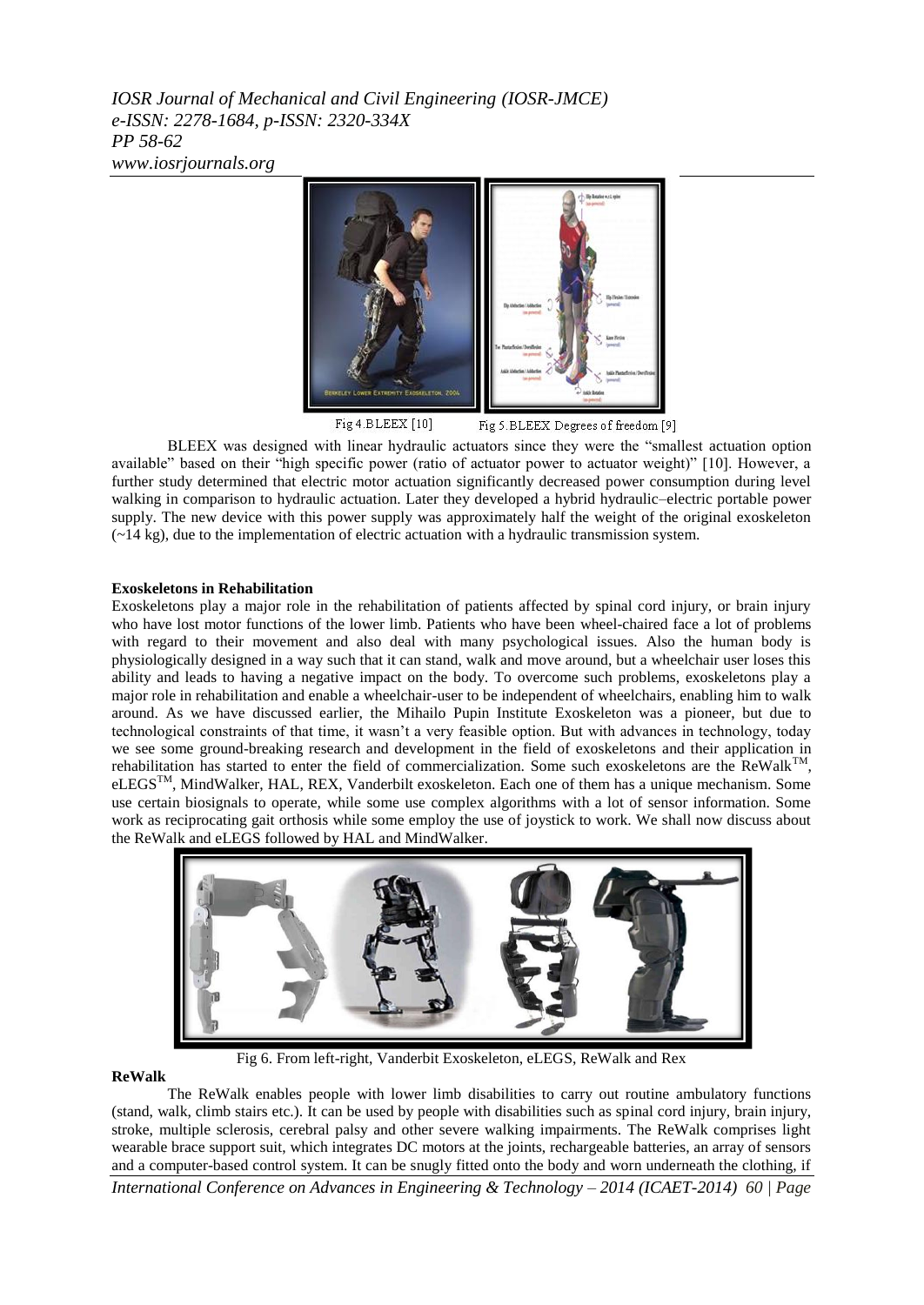# *IOSR Journal of Mechanical and Civil Engineering (IOSR-JMCE) e-ISSN: 2278-1684, p-ISSN: 2320-334X PP 58-62*

*www.iosrjournals.org*

desired. Upper-body movements of the user are detected and used to initiate and maintain walking processes. User stability and safety during ambulation is secured by concurrent use of safety aids such as crutches for walking and railing for stairs [12].Based on a study [13], it was found that after training, subjects were able to independently transfer and walk, without human assistance while using the ReWalk, for at least 50 to 100 m continuously, for a period of at least 5 to 10 minutes continuously and with velocities ranging from 0.03 to 0.45 m/sec (mean, 0.25 m/sec). Some subjects reported improvements in pain, bowel and bladder function, and spasticity during the trial. All subjects had strong positive comments regarding the emotional/psychosocial benefits of the use of ReWalk. Most subjects achieved a level of walking proficiency close to that needed for limited community ambulation. ReWalk holds considerable potential as a safe ambulatory powered orthosis for motor-complete thoracic-level spinal cord injury patients.

**eLEGS**

eLEGS stands for "Exoskeleton Lower Extremity Gait System". eLEGS is another hydraulically powered exoskeleton system, and allows paraplegics to stand and walk with crutches or a walker. The computer interface uses force and upto 40 sensors to monitor the user's gestures and motion, and uses this information to intelligently interpret the intent of the user and translate it into appropriate action. It has a reinforced carbon frame which acts as a substitute for bone strength and uses 4 electromechanical motors. It weighs 45 pounds (20kg) and has a maximum speed of 2 mph (3.2 kph) and a battery life of 6 hours. It is suitable for users weighing up to 220 pounds, who are between 5ft 2in and 6ft 4in tall and can up-heave themselves from a wheelchair into a chair. It allows the user to walk in a straight line, stand from a sitting position, stand for an extended period of time, and sit down from a standing position.

## **HAL**

HAL has been designed to support and expand the physical capabilities of its users, particularly people with physical disabilities. There are two primary versions of the system: HAL 3, which only provides leg function, and HAL 5, which is a full-body exoskeleton for the arms, legs, and torso. HAL 5 is capable of allowing the operator to lift and carry about five times as much weight as he or she could lift and carry unaided. The third HAL prototype, developed in the early 2000s, was attached to a computer. Its battery alone weighed nearly 22 kilograms (49 lb) and required two helpers to put on, making it very impractical. CYBERDYNE's newer HAL-5 model weighs only 10 kilograms (22 lb) and has its battery and control computer strapped around the waist of the wearer. When a person attempts to move their body, nerve signals are sent from the brain to the muscles through the motor neurons, moving the musculoskeletal system. [15] When this happens, small biosignals can be detected on the surface of the skin. The HAL suit registers these signals through a sensor attached to the skin of the wearer. Based on the signals obtained, the power unit moves the joint to support and amplify the wearer's motion. The HAL suit possesses both a user-activated "voluntary control system" and a "robotic autonomous control system" for automatic motion support. The HAL-5 Type-C could support a patient with paraplegia to walk [16] The estimation algorithm based on the floor reaction force was investigated through the walking support experiments for a patient with a sensory paralysis on both legs. The cycle of reference walking patterns was adjusted for the patient and the walking support based on the reference walking was achieved, synchronizing with a patient's intentions estimated by the algorithm. The algorithm successfully estimated mobility corresponding to a patient"s intention, but it did not stabilize a patient"s body posture and he had to maintain his balance using a walking frame with his hands.

## **MindWalker**

The Mindwalker (or Mind-controlled orthosis) project proposed that the damaged spinal cord be bypassed altogether by routing brain signals directly to a robotic exoskeleton in a bid to get patients back on their feet. The system uses BNCI (brain-neural-computer interface) technology, which can convert either EEG signals from the brain, or EMG signals from patient's shoulder muscles, into electronic commands. The electronic commands are then used to control an exoskeleton attached to the user"s legs. MindWalker provides two solutions; the first is based on a technique referred to as "steady-state visually evoked potential," which essentially involves the use of flickering visual stimuli to induce correlated EEG signals. These EEG signals are then used to trigger exoskeleton movement commands such as "stand," "walk," "faster," or "slower." The second approach involves processing EMG signals generated by the user"s shoulders in order to exploit the natural arm-leg coordination of human walking to convert arm-swing patterns into control signals for the exoskeleton. The MindWalker system also utilizes an innovative "dry" technology to read the EEG signals [17].

## **III. THE FUTURE OF EXOSKELETONS**

*International Conference on Advances in Engineering & Technology – 2014 (ICAET-2014) 61 | Page*